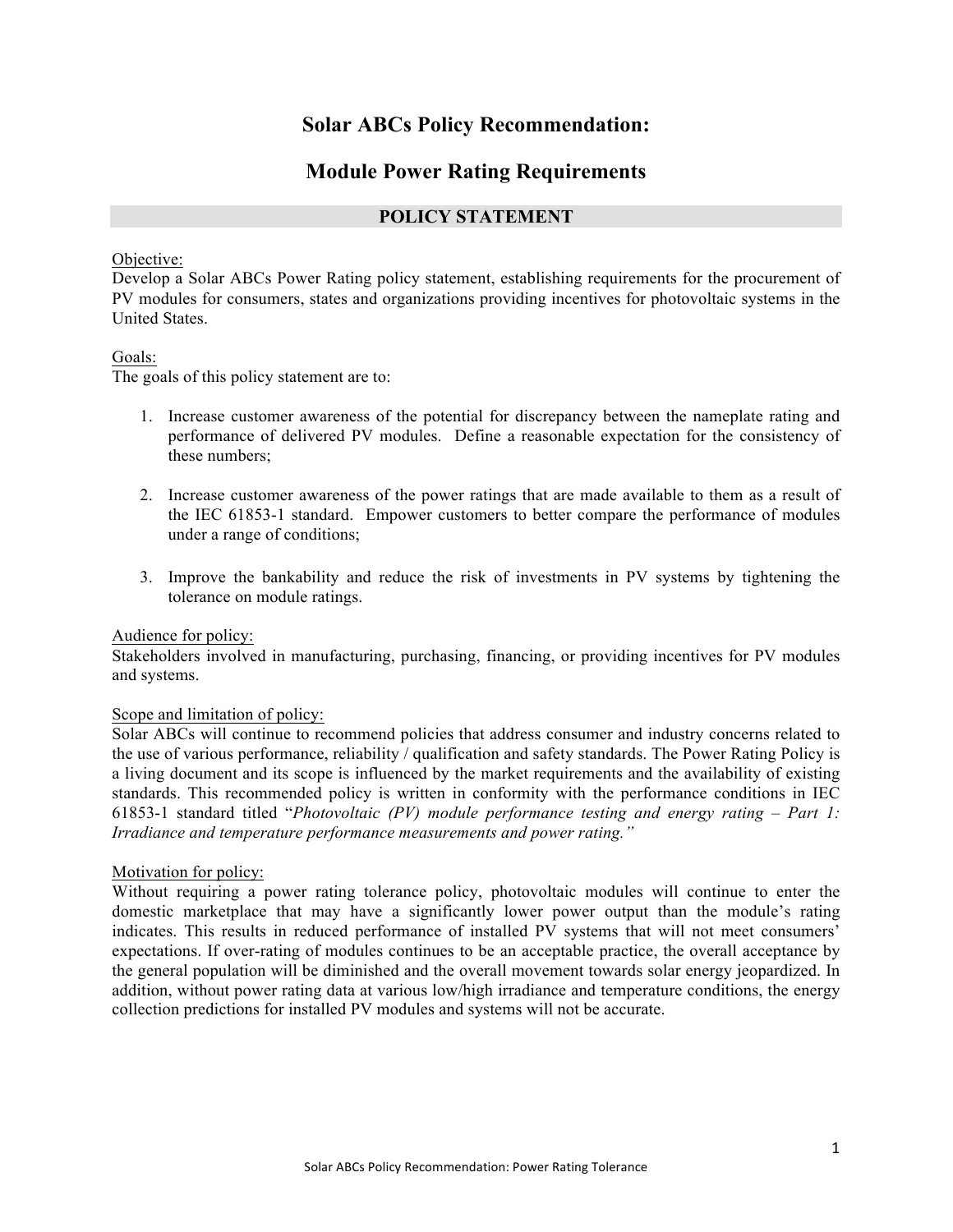#### **Solar ABCs Policy Recommendation:**

*"It is recommended that photovoltaic modules types sold or installed in the United States be independently measured and certified to the following power rating tolerance: after accounting for the light induced degradation1 as per IEC 61215 (crystalline silicon) or IEC 61646 (thin film), the measured average2 power shall be equal to or higher than the nominal nameplate power rating at STC (standard test conditions) and no individual module power shall be more than 3% below nominal. In addition, the modules shall be rated at minimum four other reference conditions as per IEC 61853-1 standard: 200 W/m2 & 25o C cell temperature; 500 W/m<sup>2</sup> & 15<sup>o</sup>C cell temperature; 1000 W/m<sup>2</sup> & 75<sup>o</sup>C cell temperature; 800 W*/m<sup>2</sup> & 20<sup>o</sup>C ambient *temperature.*"

Notes:

- 1) Values shall be measured after preconditioning according to IEC Standard 61215, Section 5, or after light-soaking according to IEC Standard 61646, Section 10.19.
- 2) The required number of samples (n) for the average is dictated by the standard deviation (σ) of the measured values. A baseline value for σ is calculated from a minimum number of 30 samples. Then this baseline value of  $\sigma$  is used to determine the required number of samples (n) to meet the Policy recommendation. The required number of samples "n" shall be determined using the following method:
	- Note down the nameplate rated power  $(P_0 \text{ in watts})$
	- Measure the individual power of 30 modules
	- Calculate the standard deviation ( $\sigma$  in watts) of these 30 modules
	- Determine the sample size "n" using the following equation and table

| <b>Confidence level</b> | $Z_{q/2}$ |
|-------------------------|-----------|
| 90%                     | 1.645     |
| 95%                     | 1.96      |
| 99%                     | 2.58      |
| 99.9%                   | 3.3       |

$$
n = (z_{\alpha/2}^* \sigma / 0.03 P_0)^2
$$

If the "n" value is determined to be higher than 30, then the measured average power shall be based on "n" samples. If the "n' value is determined to be less than 30, then the measured average power shall be based on 30 samples. The "n" value shall be rounded upward. The details on the sample size determination are presented in the appendix.

# *The measurement uncertainty of each test sample at STC along with calibration traceability chain for the measuring equipment and calibrated modules shall be reported.*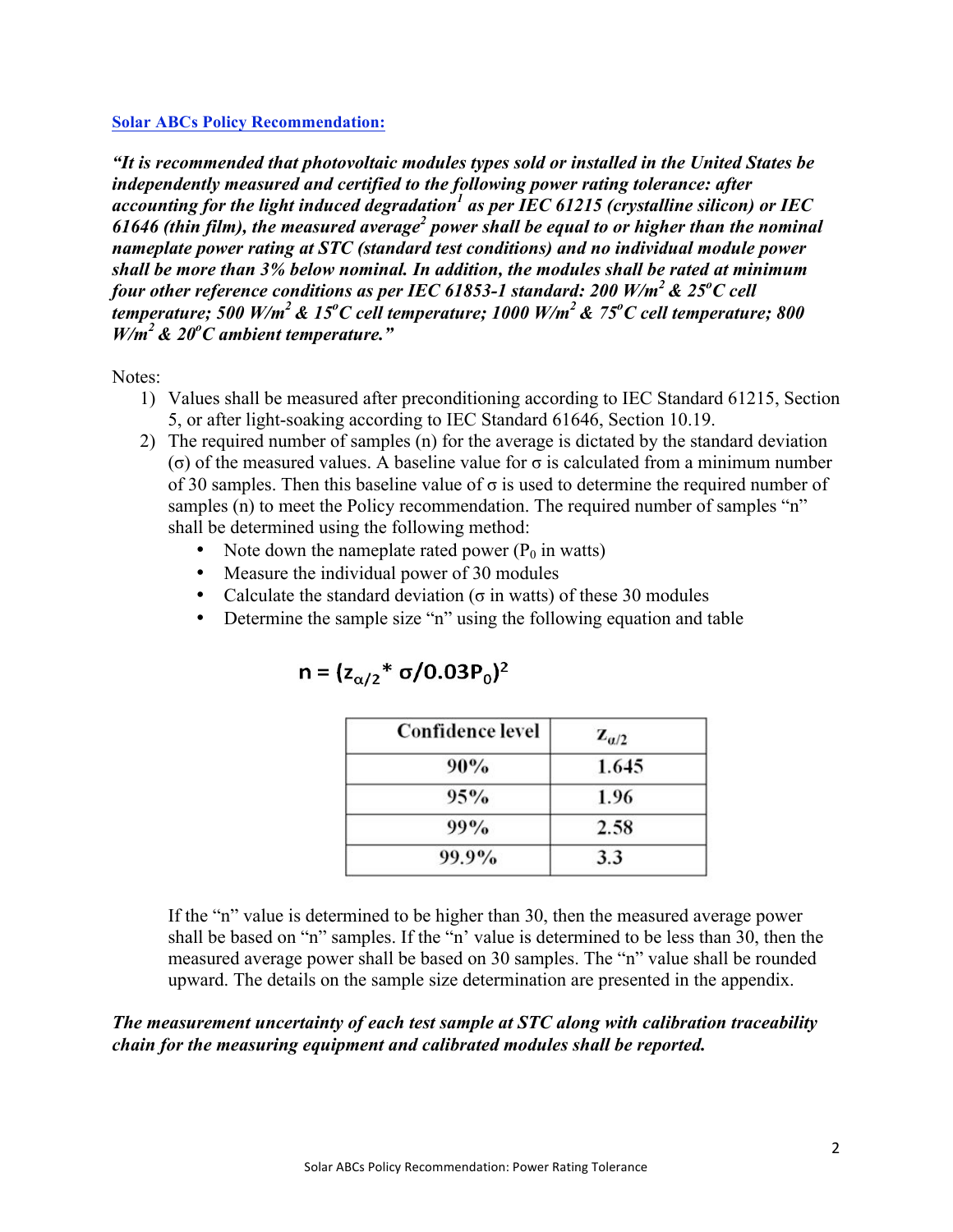### **POLICY JUSTIFICATION**

#### Past Issues:

Most consumers, system integrators and agencies providing incentives have relied on the module nameplate ratings to estimate the power and/or energy delivered by the installed PV systems. Unfortunately, those estimations often have not met their expectations. A possible outcome of this common trend of overstating module power ratings may be a loss of consumer and government confidence in the ability of PV modules and systems to perform as expected. It is important to recognize that the credibility of PV technology depends not only on the quality of the PV products, but also on industry practices. The nominal power ratings listed on the nameplates of PV modules were often found by independent test laboratories to be much higher than the actual measured power. As shown in Figure 1, the module testing by the Florida Solar Energy Center (FSEC) had indicated that the measured peak power of PV modules in the United States marketplace was typically less than the nameplate value [1]. In some cases, the measured power of the modules sourced from the open market was found to be nearly ten percent below the nameplate rating. Similar data was reported by BEW Engineering on installed PV arrays, as illustrated in Figure 2 [2].

There was one major reason often attributed to this overrating issue of the past: "the  $+/-10\%$  tolerance allowed by the UL 1703 standard." The ANSI/UL 1703 standard [3] states that "the short-circuit current (Isc), rated current (Ir) maximum power (Pmax), and open-circuit voltage(Voc) shall be within  $\pm$  10 percent of the rated value." To be clear, the ANSI/UL 1703 standard is a safety standard for PV modules and it specifies requirements for electrical and mechanical safety of the product, and it is not a performance or power rating standard. Therefore, the use of a safety standard to justify the overrating practice could not be justified. A major reason for accepting this wide tolerance in the beginning was the high measurement reproducibility error among the test labs. Probably, the biggest reason was the fact that most modules were used in standalone systems which almost never operated at peak power. The standalone systems were designed to provide power for the worst months of the year, not the best.

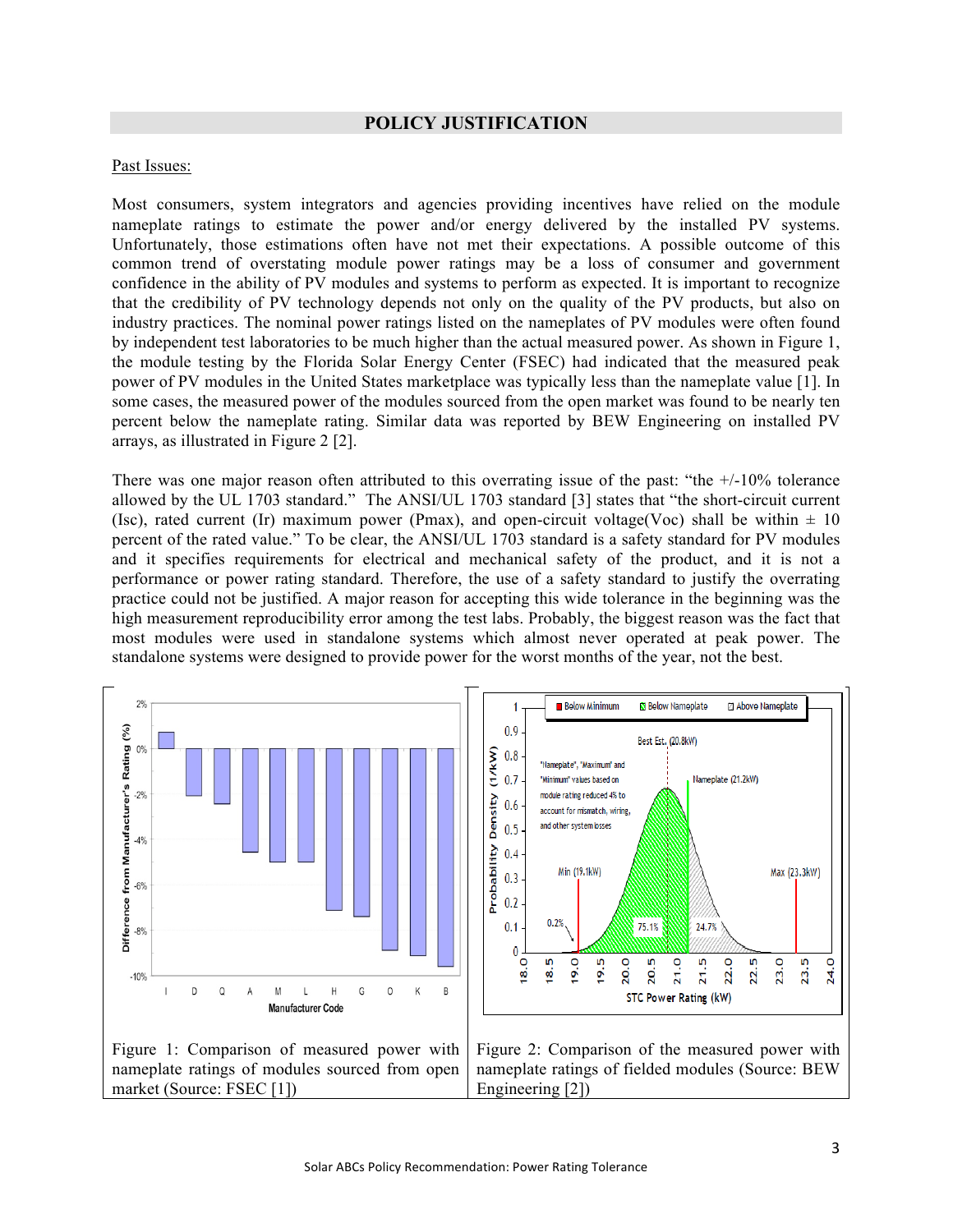#### Present Evidence:

Tightening of the nameplate power rating tolerance should accommodate two inherent practical issues: (i) the measurement issue related to the reproducibility among test laboratories; and (ii) the binning/tolerance issue in the production lines. Three pieces of objective evidence are presented: one example to address the first issue and two examples to address the second issue.

*Measurement Reproducibility:* Every test laboratory has its own inherent uncertainty issues related to measuring the performance of PV modules. These are due to the uncertainties related to the measuring equipment (e.g. I-V curve tracer) and calibration (e.g. reference cell). The measurement uncertainties vary from one lab to the other but they are typically less than 4% for crystalline silicon technologies and as high as 6.5% for thin-film technologies. A major contributor to this module measurement uncertainty is the uncertainty related to reference cell calibration. These uncertainties in turn influence the reproducibility of the results between the test labs. Table 1 presented below indicates that the measurements between a large number of test laboratories can be typically reproduced within about 5% for all the module technologies [4]. This is a great progress made by the test/measurement laboratories to tighten the measurement uncertainties and improve the reproducibility.

Table 1: Pmax reproducibility between the test/measurement laboratories (% deviation from average)

## **Reproducibility Tolerance**

|                     | $\leq$ Pmax>, W                            | <b>NREL</b><br>pre | <u>SNL</u> | ASU    | <b>FSEC</b> | <b>ESTI</b>      | <b>LEEE</b> | <b>TUV</b> | <b>ISE</b> | <b>JET</b> | <b>NREL</b><br>post |
|---------------------|--------------------------------------------|--------------------|------------|--------|-------------|------------------|-------------|------------|------------|------------|---------------------|
| <b>Mono-Si</b>      |                                            |                    |            |        |             |                  |             |            |            |            |                     |
| <b>SIE0577</b>      | 66.84                                      | $-2.9$             | 3.2        | 1.6    | $-4.2$      | 0.4              | $-0.2$      | $-0.2$     | 0.8        | 1.3        | $-2.6$              |
| <b>SIE0586</b>      | 67.22                                      | $-3.2$             | 2.9        | 1.3    | $-4.2$      | 0.4              | 0.6         | $-0.6$     | 0.7        | $1.7\,$    | $-2.8$              |
| <b>Thin Film Si</b> |                                            |                    |            |        |             |                  |             |            |            |            |                     |
| AsP0123             | 51.54                                      | $-3.5$             | 1.7        | 0.7    |             | 0.9 <sub>o</sub> | $-1.4$      | 0.3        | 0.8        | $-0.6$     | $-2.4$              |
| AsP0247             | 52.87                                      | $-3.1$             | 1.8        | 0.6    |             | 1.4              | $-1.5$      | 0.1        | 0.6        | $-0.9$     | $-2.1$              |
| a-Si/a-Si:Ge        |                                            |                    |            |        |             |                  |             |            |            |            |                     |
| <b>BPS4213</b>      | 41.04                                      | 4.8                | $-0.3$     | 2.3    |             | $-7.2*$          |             | 3.3        |            |            | 1.8                 |
| <b>BPS4223</b>      | 36.82                                      | 3.7                | 1.8        | 3.7    |             | $-3.3*$          |             | $-3.9$     |            |            | 1.6                 |
| a-Si/a-Si/a-Si      |                                            |                    |            |        |             |                  |             |            |            |            |                     |
| <b>USSC234</b>      | 19.24                                      | 3.2                | $-0.6$     | $-0.2$ |             | $-7.8*$          |             | 9.1        |            |            | $-0.5$              |
| <b>USSC382</b>      | 19.41                                      | 2.7                | $-0.5$     | $-0.6$ |             | $-7.2*$          |             | 8.7        |            |            | $-0.5$              |
| <b>CdTe</b>         |                                            |                    |            |        |             |                  |             |            |            |            |                     |
| <b>BP4405</b>       | 84.13                                      | 0.1                | $-0.7$     | 4.7    |             | $-2.9$           |             | $-1.0$     |            |            | $-0.1$              |
| <b>BP4505</b>       | 87.96                                      | $-1.3$             | $-0.5$     | 4.1    |             | $-3.4$           |             | $-1.0$     |            |            | 0.7                 |
| <b>CIS</b>          |                                            |                    |            |        |             |                  |             |            |            |            |                     |
| Sie9257             | 40.54                                      | $-3.3$             | 5.0        | 3.1    |             | $-3.1$           |             | $-1.3$     |            |            | $-3.7$              |
| Sie9260             | 40.10                                      | $-3.5$             | 7.6        | 4.2    |             | $-4.7$           |             | $-3.0$     |            |            | $-4.1$              |
| <b>Concentrator</b> |                                            |                    |            |        |             |                  |             |            |            |            |                     |
| PTEL#1              | 3.015                                      | 3.3                | 0.8        |        |             | $-3.8$           |             |            |            |            | 3.0                 |
| PTEL#2              | 2.913                                      | $-0.3$             | 3.0        |        |             | $-7.3$           |             |            |            |            | 4.3                 |
|                     | * No spectral mismatch correction applied. |                    |            |        |             |                  |             |            |            |            |                     |

*Production Tolerance:* When the industry was producing at just a few MW of scale, a wide production tolerance of +/-10% was accepted by the consumers because of the measurement reproducibility issues and inherent variations in production lines, and due to the fact most modules went to standalone systems where it was not as apparent. Since the industry is approaching an amazing 10 GW scale for the grid-tied market by 2010, consumers, especially in Europe, have tightened their procurement specifications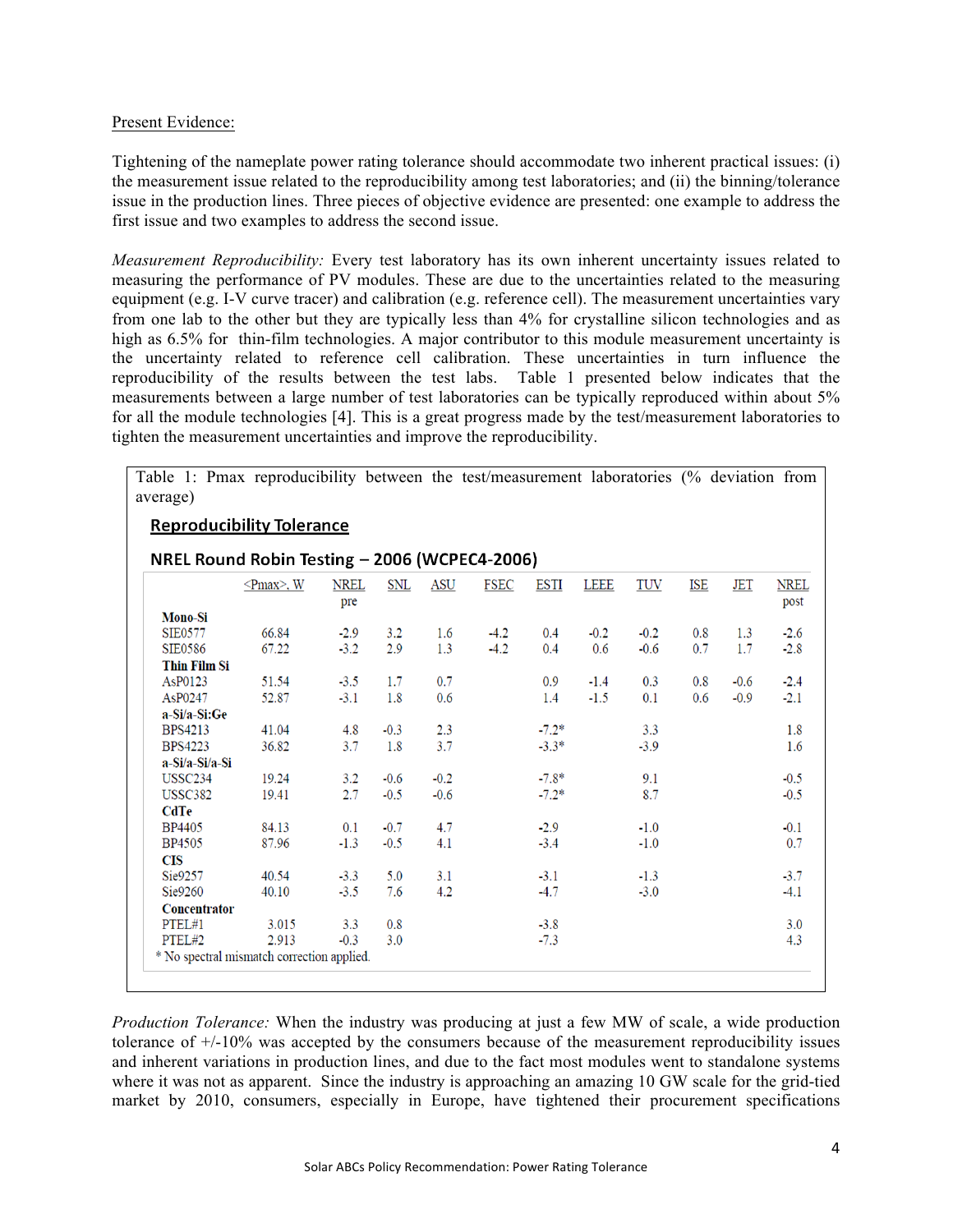including the power rating tolerance requirement. Because of these increased consumer expectations, all the major manufacturers serving the European market, have tightened their nameplate specifications to meet the requirement of EN 50380 standard [5]. The EN standard requirement can be presented as:

$$
(P_{\text{measured}} + m) \ge (P_{\text{rated}} - t)
$$

Where: m is the measurement uncertainty t is the production tolerance

The EN standard allows benefit of doubt leniency on both sides of the equation: the production tolerance leniency on the right hand side of the equation and the measurement uncertainty leniency on the left side of the equation. Unfortunately, the measurement uncertainty varies from one lab to the other, and one technology to the other. Also, the EN standard does not impose any specific lower/upper limit for the production tolerance. Many manufacturers offer data sheets meeting the requirements of EN standard as shown below. The sampling of major manufactures data sheets from the Web during 2010 clearly indicates that the manufacturers have evolved and have better quality assurance practices (improved sorting and better measurement accuracy) to be able to tighten the production tolerances to  $+/- 3\%$ .

Manufacturer # 1

- Production tolerance  $= +/- 3\%$
- The datasheet complies with the requirements of EN 50380 [5]

Manufacturer # 2

- Production tolerance  $= +/- 3\%$
- The datasheet complies with the requirements of EN 50380

Manufacturer # 3

- Production tolerance  $= +/- 3\%$
- No indication of the datasheet complying with the requirements of EN 50380

Manufacturer # 4

- Production tolerance  $= -5\%$  and  $+10\%$
- No indication of the datasheet complying with the requirements of EN 50380

Manufacturer # 5

- Production tolerance  $= -0\%$  and  $+5\%$
- No indication of the datasheet complying with the requirements of EN 50380 but it indirectly complies with EN 50380 as the negative tolerance is 0%

Figure 3 compares the nameplate ratings with the independently measured values of 9,422 modules sold for some power plant applications in Europe [6]. This figure clearly indicates that only less than 0.7% of these 9,422 modules have the measured values less than -3% of the nameplate rated values. Again, this confirms that the manufacturers now have a better quality assurance practices that allow them to maintain nearly 100% of the production modules above the -3% tolerance limit. Therefore, the Solar ABCs policy has been designed based on the following two equations:

```
{\bf P}_{\text{measured-average}} \geq {\bf P}_{\text{rated}}&
P_{measured-individual} \geq (P_{rated} - 3\% \text{ tolerance})
```
Where  $P_{measured-average}$  is the measured average power of "n" samples and  $P_{measured-individual}$  is the measured power of individual samples.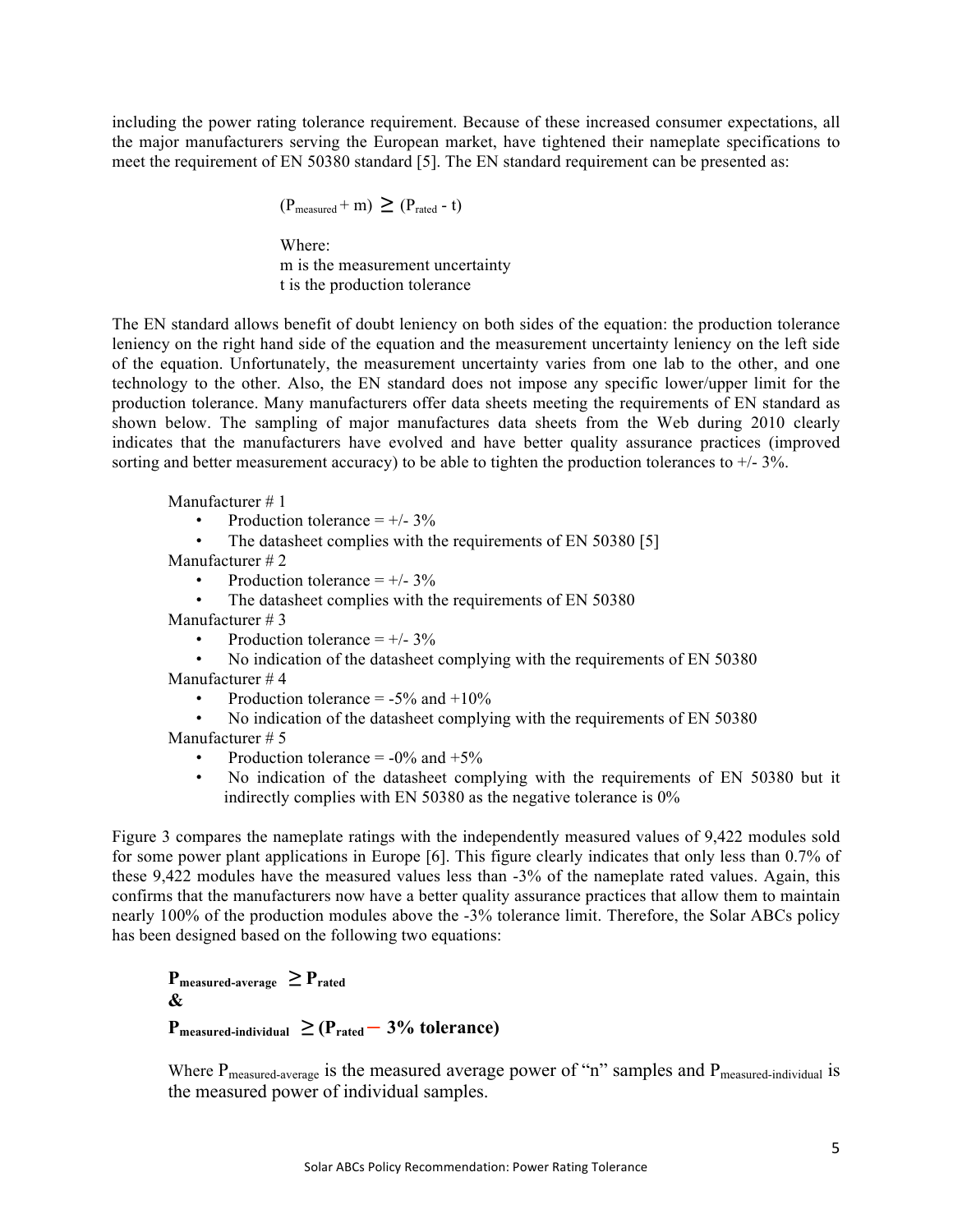

#### **REFERENCES**

- 1. G. Atmaram, G. TamizhMani and G. Ventre: Need for Uniform Photovoltaic Module Performance Testing and Ratings, IEEE Photovoltaic Specialists Conference, San Diego, May 2008.
- 2. P. Lilly, M. Carpenter, W. Kitto, F. Soroushian, C. Whitaker and H. Zaininger: PIER Renewables Multi-Programmatic Workshop, Sacramento, March 2006.
- 3. ANSI/UL 1703: Flat-Plate Photovoltaic Modules and Panels, 2008, 2004 and prior versions.
- 4. S. Rummel, A. Anderberg, K. Emery, D. King, G. TamizhMani, T. Arends, G. Atmaram, L. Demetrius, W. Zaaiman, N. Cereghetti, W. Herrmann, W. Warta, F. Neuberger and K. Morita: Results from the Second International Module Intercomparison, World Conference on Photovoltaic Energy Converson, Hawaii, 2006.
- 5. EN 50380: Datasheet and nameplate information for photovoltaic modules, 2003.
- 6. W. Vaassen, Quality Assurance for PV Power Plants, TUV Rheinland, Cologne, August 2010.
- 7. J. Kuitche, Private communication, Arizona State University, January 2011.